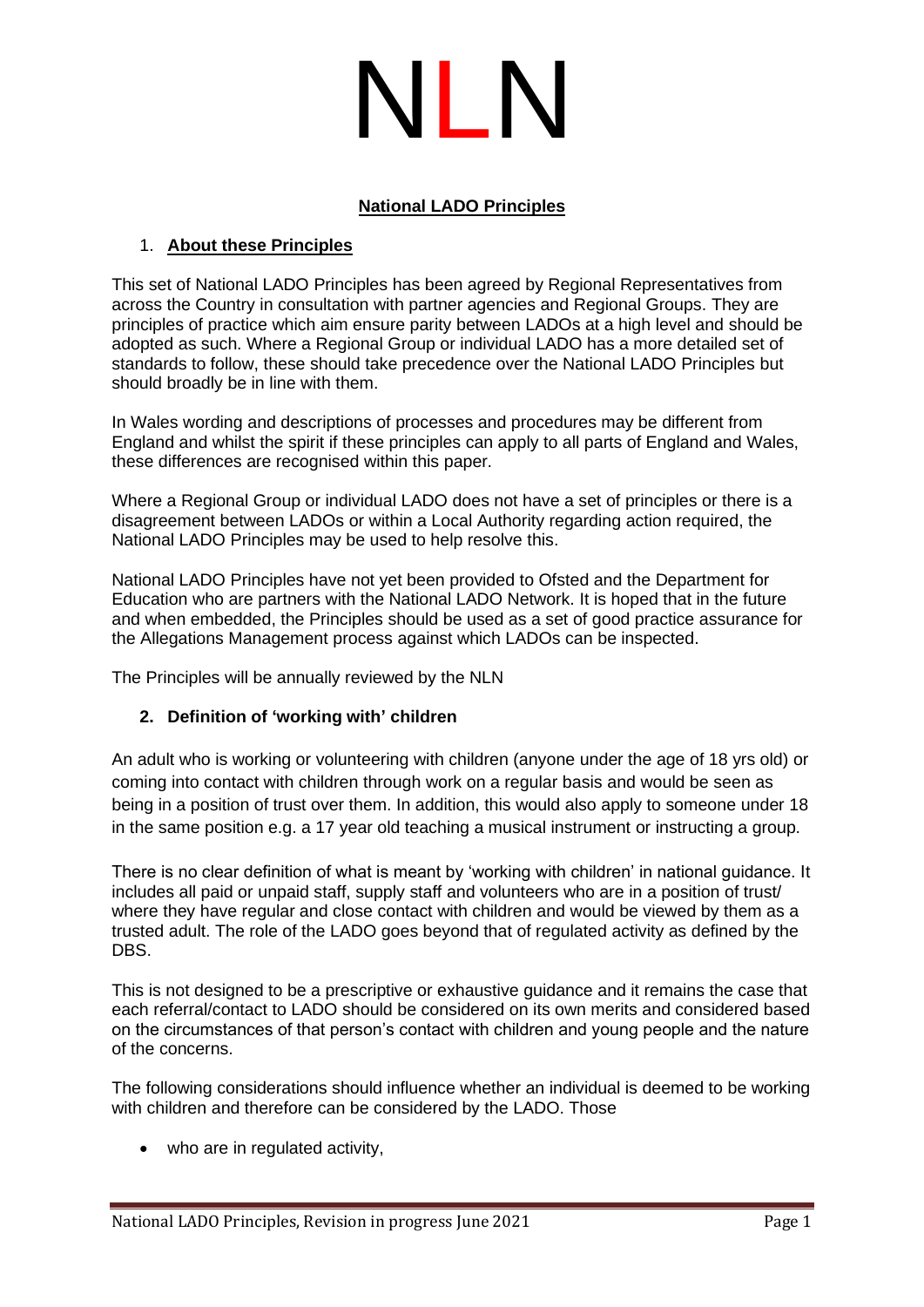- who are not in regulated activity but are in a position of trust and authority and have regular and close contact with children and young people;
- who have specific strategic responsibility for children and young people or manage the above and by this role may have access to children.

The LADO should be involved if the person has recently worked, or is actively seeking work, with children or is likely to do so in the future.

The LADO can also be contacted regarding cases of non-recent abuse to allow the LADO to complete checks to identify if there is any ongoing risk from this person within any other role.

## **3. Scope of the LADO role : The LADO threshold**

Working Together 2018 sets out that Local Authorities should have a Designated Officer (LADO) to be involved in the management and oversight of allegations against people who work with children where a person who works or volunteers with children has:

- Behaved in a way that has harmed a child, or may have harmed a child;
- Possibly committed a criminal offence against or related to a child; or
- Behaved towards a child or children in a way that indicates they may pose a risk of harm to children
- Behaved or may have behaved in a way that indicates they may not be suitable to work with children

When considering if a person who works with children has behaved or may have behaved in a way that indicates they may not be suitable to work with children, the below are examples of safeguarding concerns that may be considered.

This will assist in determining if the matter falls within scope of LADO procedures or otherwise.

These examples are not prescriptive or exhaustive and will be dependent on the circumstances, context and severity. Advice should be sought from the LADO.

Where appropriate an assessment of transferable risk to children with whom the person works should be undertaken.

### Examples

- Sexual offence towards an adult
- Physical assault of an adult
- Perpetrator of domestic abuse
- Drug offences

.

- Attending work under the influence of drugs or alcohol
- Where they are closely associated with someone in their personal lives who may present a risk of harm to a child
- Discriminatory or prejudicial behaviour towards adults
- Significant mental health issues where the person may not be currently fit to work with children
- Serious animal cruelty offences
- Firearms offences

Categories of Harm

LADOs will record the primary category of risk, as defined as follows;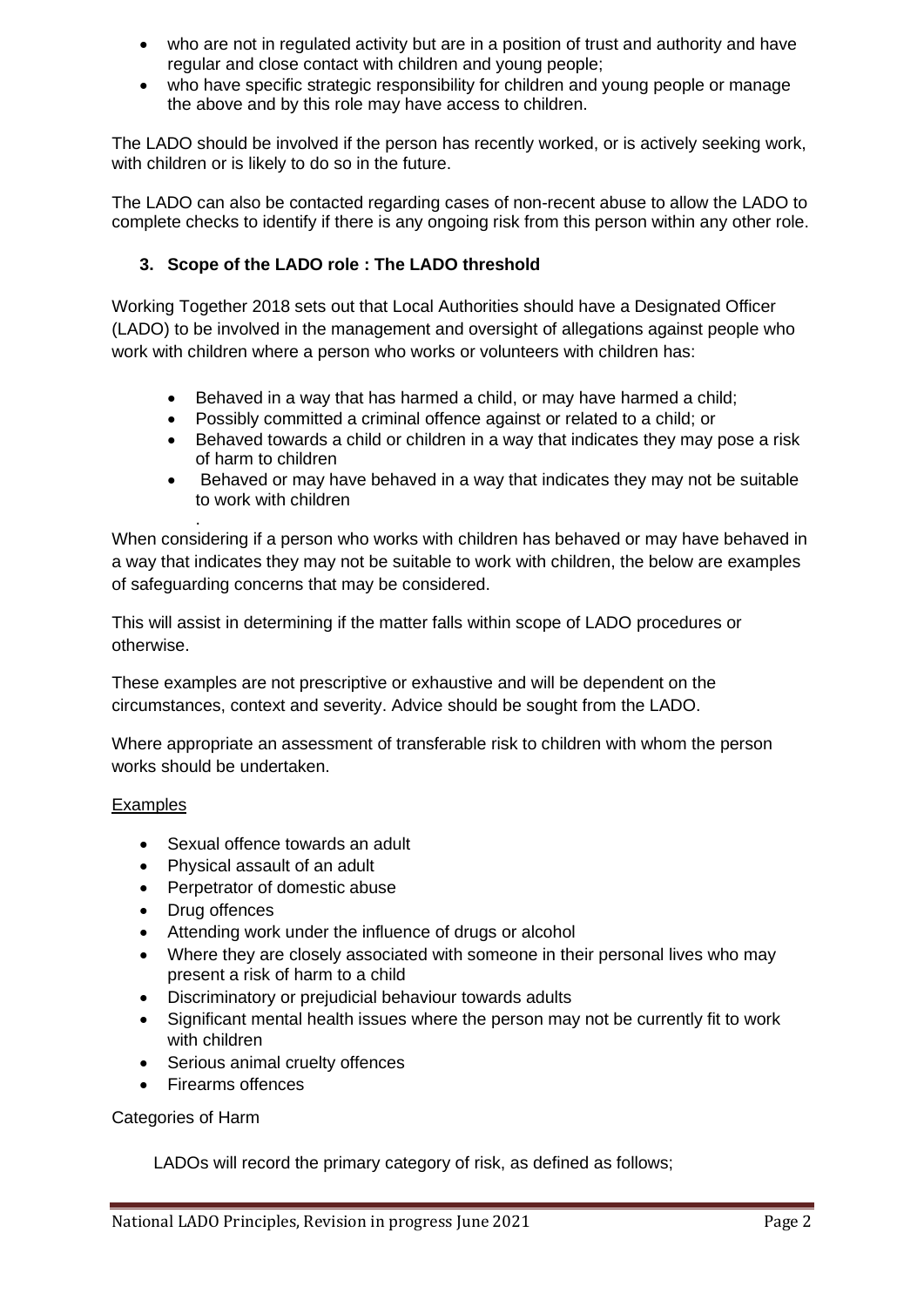- Physical causing physical harm to a child.
- Sexual Sexual abuse involves forcing or enticing a child or young person to take part in sexual activities
- Emotional emotional maltreatment of a child such as to cause adverse effects on the child's emotional development and wellbeing.
- Neglect Neglect is the failure to meet a child's basic physical, emotional and/or psychological needs, likely to impact on or result in the impairment of the child's health or development.
- Financial Financial or material abuse, including theft, fraud, exploitation, pressure in connection with wills, property or inheritance or financial transactions, or the misuse or misappropriation of property, possessions or benefits. This will normally only be applicable to adults at risk but may apply to a child in circumstances such as a parent using a child's inheritance or compensation in a way that does not contribute to the child's well-being.

Inappropriate Conduct/Transferable Risk – Wherever possible, the category should reflect the risk the person who is in a position of trust may pose to the children they work or volunteer with. However, the risk may relate the adult's conduct or behaviour that indicates that they are a risk to children, this behaviour might not relate to their position of trust but to their personal life.

## See **Annex 3**

## **4. Responsibility for Case Management**

Where there is an allegation which involves the co-ordination of cross border communication and activities, there should be clear identification of a single lead LADO who is responsible for ensuing matters are appropriately investigated. The guiding principle as to which LADO leads is where the organisational risk to a Local Authority rests.

With this in mind, ordinarily, the LADO in the Local Authority where the subject person now works with children, will act as lead LADO in the management of allegations. This allows for information and intelligence to be held in the most appropriate Local Authority to support the establishment of potential patterns of concern.

This is particularly important where the allegations relate to foster carers and locum staff in schools and other organisations, where the agency identified as the employer, may be based in another Local Authority. Thus where a foster carer lives, and cares for the children, in a particular local authority (The Host Authority), it is that Host Local Authority which would hold LADO responsibility. In the same way it is the school where a teacher works rather than where the agency providing the teacher is based, that dictates the lead LADO. In both circumstances the responsibility for the case and the information is held were the risk lies.

Where the subject of the concerns is employed in different local authorities, potentially in different roles, the LADO for each relevant employer will take responsibility for supporting and overseeing the management of concerns in each role. Clearly in such circumstances the need for LADOs to share information and consult appropriately is key.

Where an allegation relates to a looked after child placed and the Host authority LADO leads, it is for the social worker for the child to record the allegation in the placing authorities records and not for the host LADO to notify the placing Authority's LADO. Notwithstanding the above it is important to ensure that LADOs do make sure they communicate and confirm who is the lead at the outset.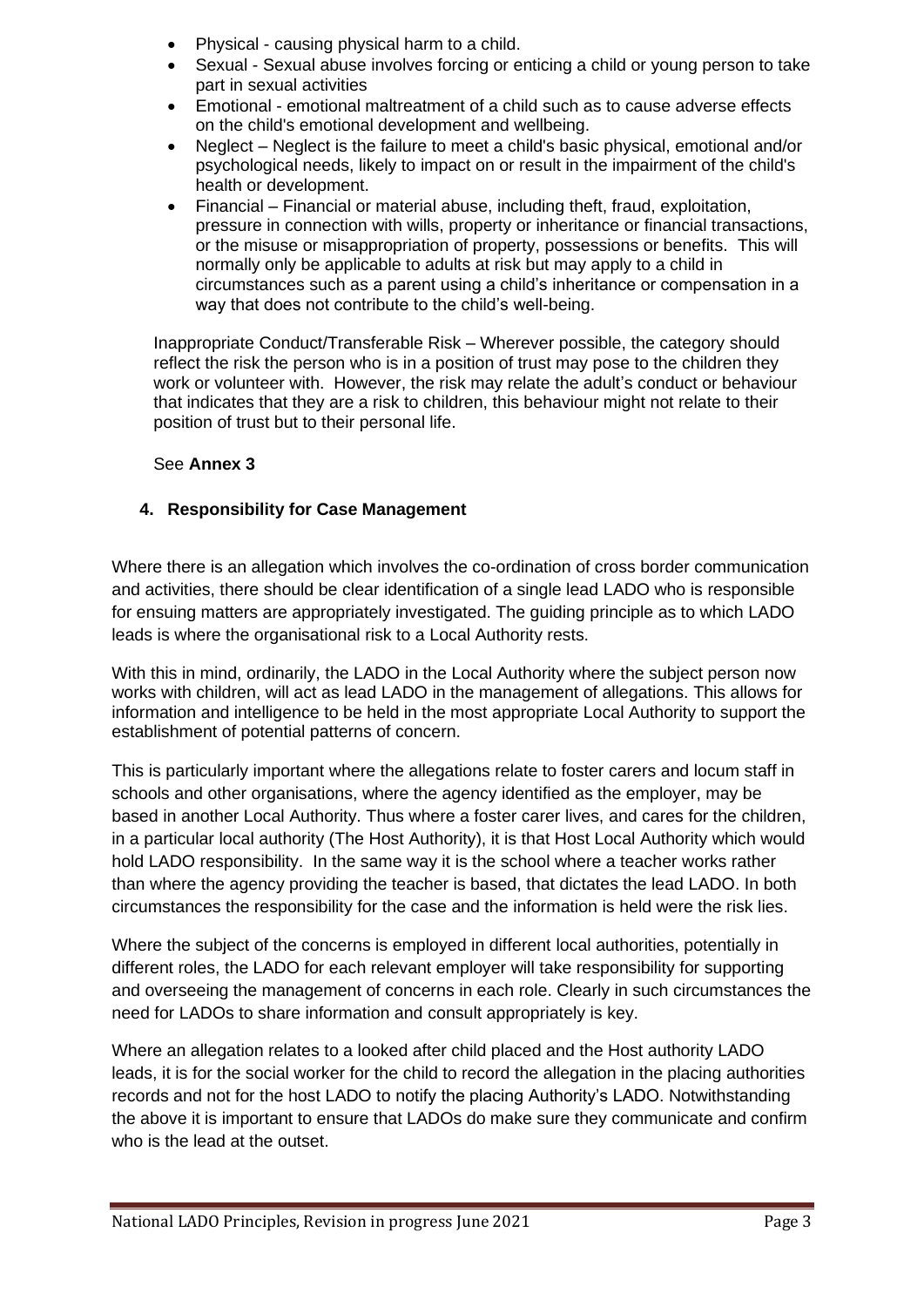## **5. Collation of statistics**

LADOs should hold statistical information in a format that is readily available in order to;

- Ensure information regarding a potential perpetrator of harm to a child is recorded securely and available to compare with new information regarding the same person.
- Assist in answering Freedom of Information (FOI) enquiries.
- Provide comparable figures to assist Regional or National LADO Network in identifying trends or areas of commonality or disparity.
- Provide accurate figures to Ofsted/DfE when required.

Subject to agreement by their Local Authority, statistical information will be collated by the National LADO network to provide aggregated national and regional trends. This information will only be shared with LASDOs and not as comparisons between Local Authorities.

## **6. Annual Reports**

Each LADO service complete an annual report for their Local Safeguarding Children Partnership that shows areas of commonality and trends, is analytical, has actions and is SMART. In order to do this, the LADO report should:

- Consider individual, Regional and National work carried out
- Include statistics that enable the safeguarding partnership to see broadly which agency allegations come from and who they are about, how they have been investigated and the outcomes.
- The report will aim to identify trends and qualitative data to explain these, areas of concerns and areas for future work

The outgoing National LADO Network chair will produce a short annual report on the work of the NLN over that year which will be disseminated to partner agencies and to the chairs of Regional Groups for discussion as required.

## **7. Voice of the Child**

It is important that the voice of the child is not lost within the Allegations Management process. The LADO should ensure that the child has been spoken to by the professional most appropriate in the circumstances and their views gained. Wherever possible, the LADO should not accept an 'assumed' view of what the child says has happened or how they might feel.

## **8. Referral and the Referral Process**

All LADOs will receive information which might be viewed as a referral, a complaint or a consultation.

Referrals; Where information amounts to an allegation that meets the thresholds, this should be recorded. Where information amounts to an allegation but it doesn't meet the thresholds for LADO involvement, the LADO should record that there is no role for LADO.

*For example: a teacher is alleged to have shouted for a prolonged period at a child. The school feels the incident has happened but that the child hasn't been singled out (not emotional abuse). School are completing a setting of standards interview with the teacher who is aware that further action will be taken if the incident is repeated. School have spoken to parents who agree with this way forward. This might be recorded as a consultation with no role for LADO in case it becomes a pattern of behaviour that might later amount to emotional abuse.*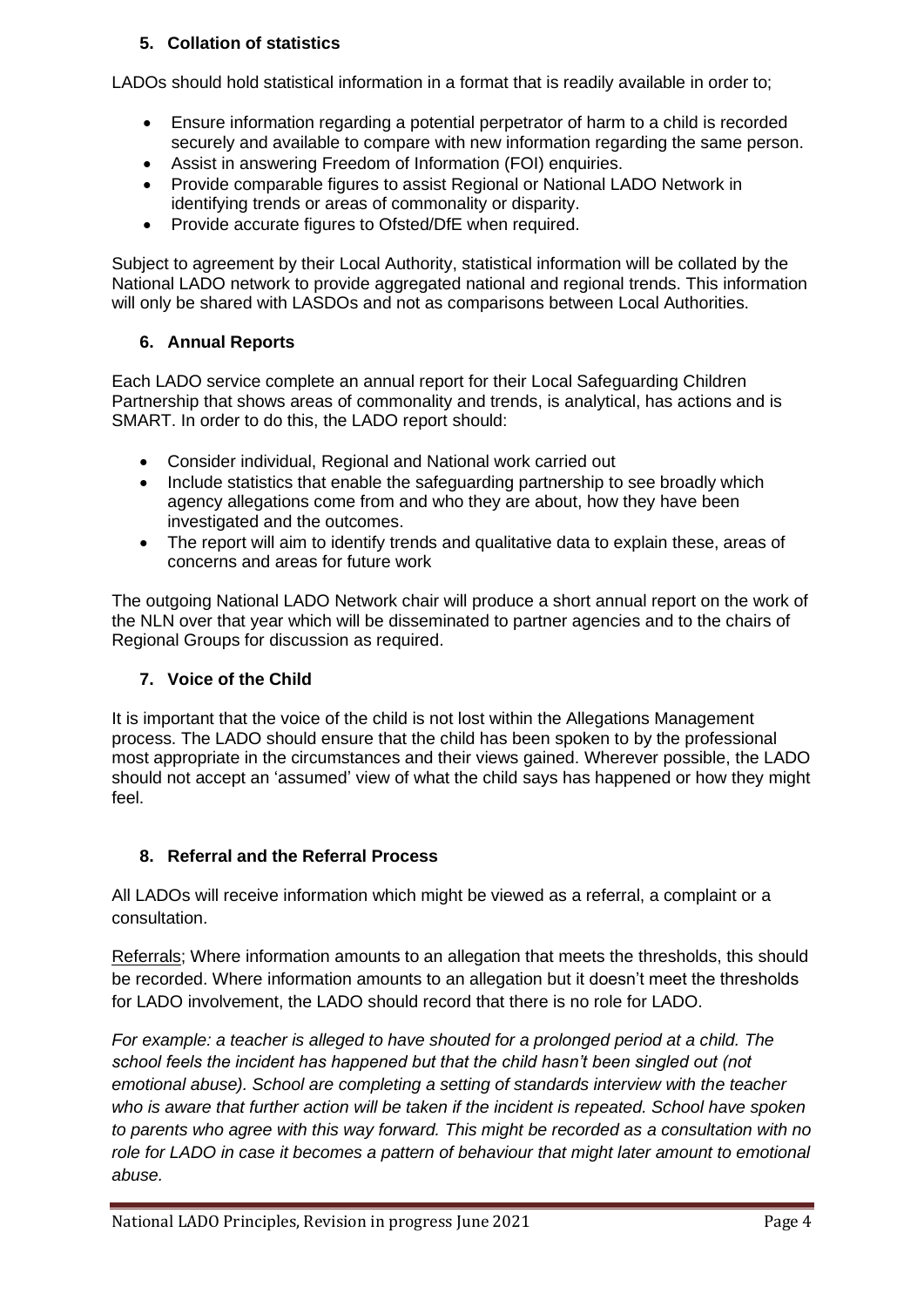Complaints; Where information relates to a complaint about practice rather than an allegation of abuse, the LADO should direct the referrer to the relevant complaints process.

Consultations: Where information does not constitute an allegation but is more general and 'in principal' the LADO may decide not to record this at all.

*For example: a foster carer has accidently dropped their laptop down the stairs and it has smashed at the bottom. The foster carer swears several times out loud and this is heard by the fostered child. The referrer asks whether in principal swearing at or in front of a fostered child would amount to an allegation of emotional abuse of the fostered child. In this case, the swearing was not at a child and the LADO might decide that this doesn't constitute an allegation at all and therefore not record it anywhere.*

## Recording information

Every LADO will have a different mechanism for receiving information about a potential allegation. Some individual LADOs have developed referral forms and others prefer not to do this. Where an allegation meets the Allegations Management thresholds then information recorded should be a minimum of:

- Date of contact to the LADO
- Date of the alleged incident
- Details of the person making the referral (name, agency and contact details)
- Details of the person whom the allegation has been made against (name, DOB, agency and contact details for both work and home) Are they previously known to LADO or the Local Authority? Do they have caring responsibilities (children of their own)?
- Child/Young person's details (name, DOB, address, do they have a social worker, do they have communication difficulties?)
- Detail of the allegation and or concern
- Primary alleged category of abuse (physical, sexual, emotional, neglect or risk of harm)
- LADO decision and the rationale for this decision to be included.
- Actions arising from the referral.

All records should be retained securely and should only be shared on a need to know basis. This need would ordinarily be based upon the protection of children, the facilitation of investigations/assessments or the protection of the subject of the allegations. Indeed information would ordinarily only be shared with the agreement of the LADO

## Subject Access Requests

Where the person makes a data subject access request for records which relate to them, including records of the LADO meetings, this will be considered and the nominated Designated Officer for Safeguarding will ensure appropriate redaction of the document prior to disclosure. Other meeting attendees will be made aware of the request and can be sent a copy of the redacted document where requested.

## **9. Managerless Organisations**

Often LADOs receive an allegation regarding an adult working with children where there is no manager or overarching body to invite to a meeting as the 'employer'.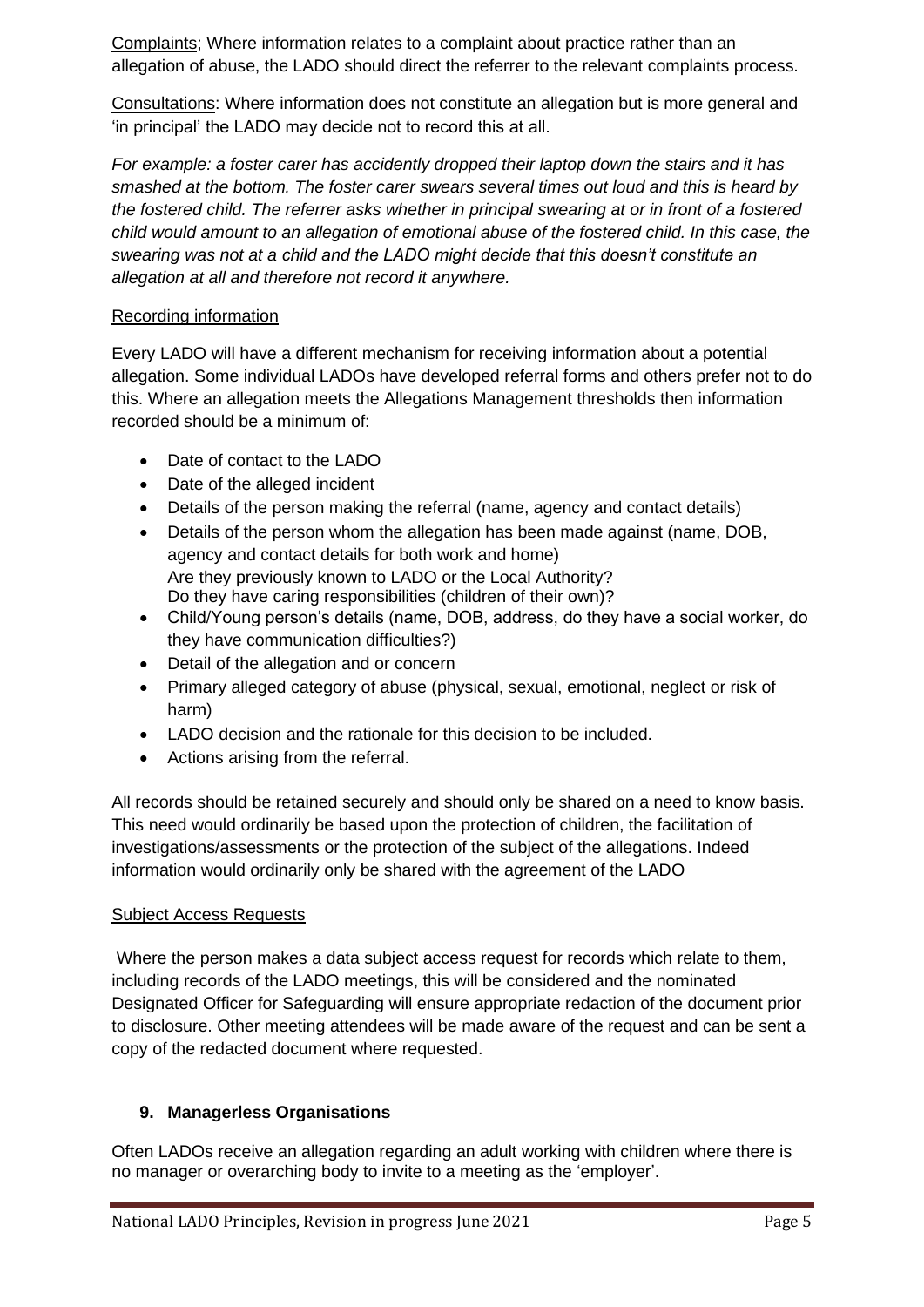LADOs should be aware that the management of allegations where there is no manager is an area of weakness and challenge within the Allegations Management process. Every effort should therefore be made to involve registered/professional/affiliated body but where there is none, LADOs should arrange for information from professionals to be shared in the normal way in order to assess risk. If there is a criminal or Section 47 investigation, this should continue and the police or children's social care should be asked to explain the Allegations Management process to the individual about whom the allegation has been made so that they are aware that their employment might be affected (for example if there are bail conditions).

If there is no criminal investigation, the LADO should consult with the other agencies and consider communicating separately with the person against whom the allegation has been made to advise them of the allegation and seek their views, offering advice on practice and policies.

## **10. Quality Assurance**

Data from case audits and quality assurance can provide an important insight into the effectiveness of LADO advice and guidance. LADOs should develop audit tools that include two levels of auditing.

• Review of LADO service in general including thresholds

• Review of individual cases.

# **11. Retention of Records**

In the absence of a local retention policy, LADO records should be kept to ensure that details of allegations are available should they be required. Working Together 2010 advised that allegations should be kept on a staff member's personal file for 10 years or until normal retirement age, whichever was the latter. There has never been specific guidance on the length of time LADO records should be kept.

Guidance from the Independent Investigation into Child Sexual Abuse (IICSA) advises all organisations to retain any and all documents, notes, e mails and all other information however held – which contains or may contain content pertaining directly or indirectly to the sexual abuse of children or to child protection care. Children relates to any person under the age of 18. This remains in force.

For all other information and where a LADO has no local retention policy, a guide to timescales has been agreed.

# See **Annex 1**

## **12. Outcomes and lessons learned**

All cases managed by a LADO must have a final outcome recorded and appropriately communicated. It is not always possible to record the final outcome at the time of the meeting so LADOs should consider a mechanism to communicate the final outcome and to record lessons learned from the case.

The decision regarding the Outcome is based on the "Balance of Probabilities."

- - Substantiated: there is sufficient identifiable evidence to prove the allegation.
- - False: there is sufficient evidence to disprove the allegation.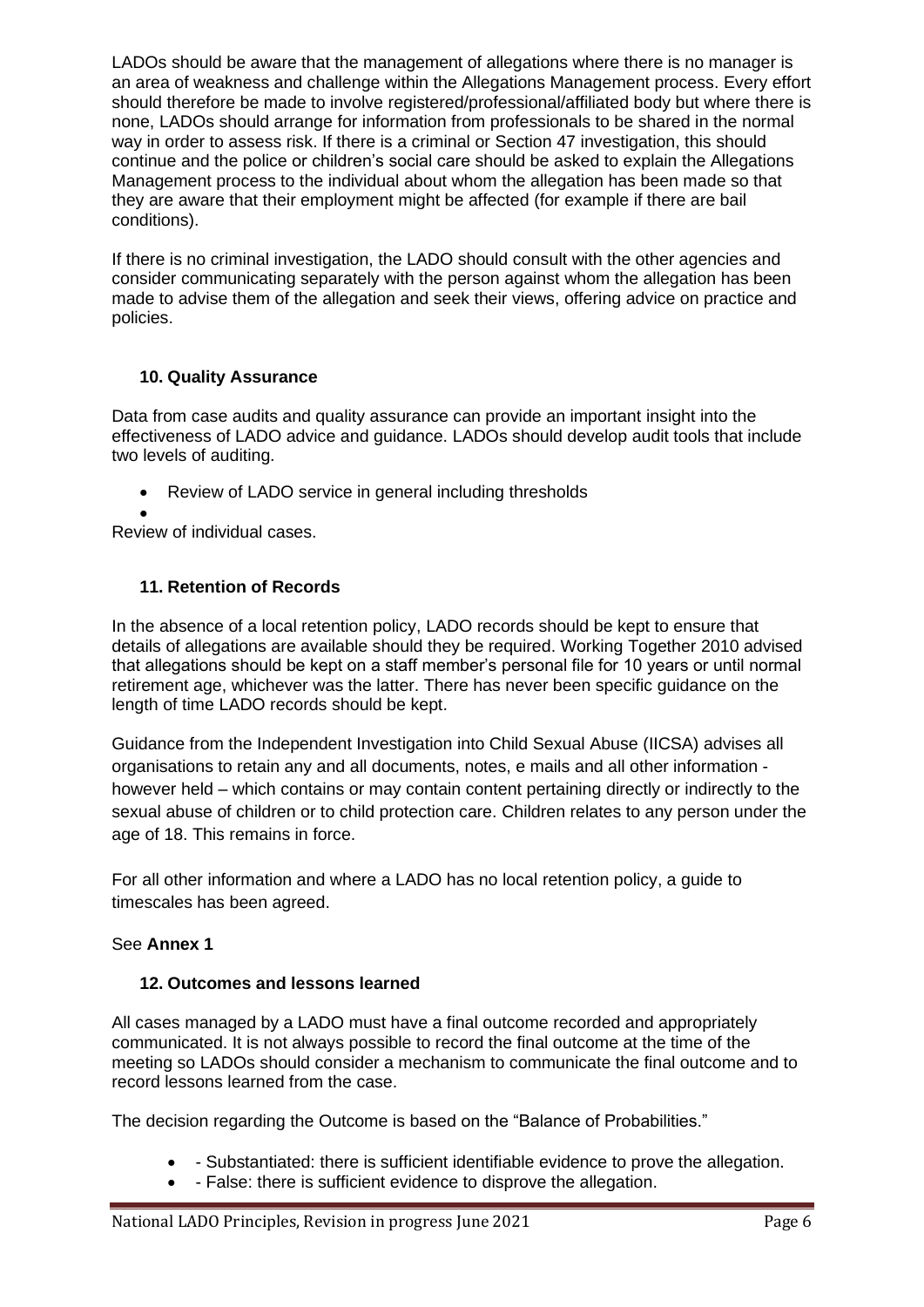- - Malicious: there is clear evidence to prove there has been a deliberate act to deceive and the allegation is entirely false.
- - Unfounded: there is no evidence or proper basis which supports the allegation being made. It might also indicate that the person making the allegation misinterpreted the incident or was mistaken about what they saw. Alternatively, they may not have been aware of all the circumstances.
- - Unsubstantiated: there is insufficient evidence to prove or disprove the allegation. The term, therefore, does not imply guilt or innocence.

However, the outcome of the meeting should always reflect whether the individual may pose a future risk to children.

The outcomes discussion would normally precede any decision by the employer to invoke disciplinary procedures. Where the concerns are substantiated, employing or volunteer agencies should consult if not already done so with the Disclosure and Barring Service and other relevant professional bodies about the requirement for a referral. (Further information and guidance from the DBS can be obtained from their website at [www.homeoffice.gov.uk/dbs\)](https://protect-eu.mimecast.com/s/uISPC3lkjtRylM9igRK7Q?domain=homeoffice.gov.uk).

## **13. LADO Competences**

The role of the LADO has grown from different arrangements across different Local Authorities and Regional Groups. Working Together 2015 changed the qualifications required for the LADO role, advising that newly appointed LADOs should be Social Work qualified. Many LADOs across the country are not from a Social Work background and continue to work as LADOs. Some Local Authorities are continuing to recruit LADOs from different backgrounds on the basis that they have relevant skills and experience.

In order to undertake the role of the LADO, and where there is no agreed local or regional standard, the National LADO Network has prepared a set of competences to assist in the recruitment and training process.

### See **Annex 2**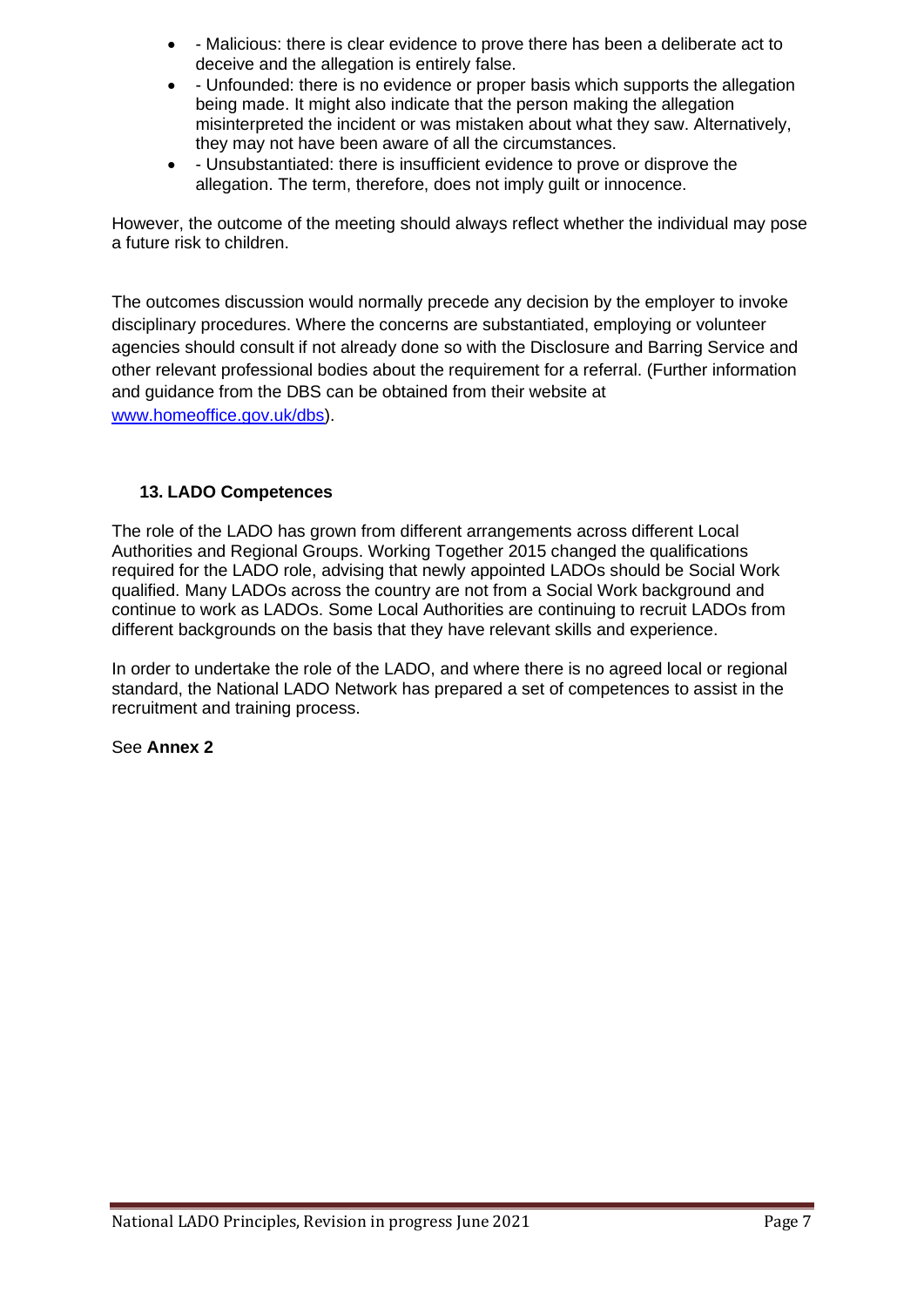## **LADO Information Retention Policy**

This policy aims to provide guidance to LADOs and other agencies around the retention of information that is collated by LADOs.

The purpose of this guidance is to ensure that agencies are fully aware of what information will be retained, for what purpose and for how long.

Prior to the Independent Investigation into Child Sexual Abuse (IICSA), there was no National Government Guidance in place to advise LADOs around how long information should be retained.

The guidance from IICSA advises all organisations to retain any and all documents, notes, e mails and all other information - however held – which contains or may contain content pertaining directly or indirectly to the sexual abuse of children or to child protection care, children relates to any person under the age of 18. For all other information, the following timescales aim to give a national guideline:

| <b>CONTENT/ TYPE</b>                                                                                 | <b>SCENARIO</b>                                                                                                                                              | <b>TIMESCALE</b><br><b>FOR REVIEW</b>                     | <b>ACTION</b>                                                                                                                                                                     | <b>RATIONAL</b>                                                                                                                                                                                                |
|------------------------------------------------------------------------------------------------------|--------------------------------------------------------------------------------------------------------------------------------------------------------------|-----------------------------------------------------------|-----------------------------------------------------------------------------------------------------------------------------------------------------------------------------------|----------------------------------------------------------------------------------------------------------------------------------------------------------------------------------------------------------------|
| <b>Contacts, Initial</b><br><b>Considerations</b><br>and Referrals<br>that do not<br><b>Progress</b> | All contacts, Initial<br>Considerations<br>and referrals into<br>LADO where it is<br>clear that there is<br>no evidence to<br>substantiate the<br>allegation | Reviewed 10<br>years from the<br>date of<br>closure       | All<br>information<br>should be<br>deleted or<br>removed,<br>unless at<br>that point<br>the LADO is<br>able to<br>rationalise<br>why the<br>information<br>should be<br>retained. | A decision to<br>retain<br>information<br>beyond 10years<br>may be taken by<br>the LADO if<br>patterns or<br>behaviour are<br>emerging that<br>suggest he<br>person could<br>continue to pose<br>risk of harm. |
| <b>Malicious, False</b><br>or Unfounded                                                              | All cases that<br>progress to<br>strategy meeting<br>whereby the<br>allegation is found<br>to be Malicious,<br>false or<br>unfounded.                        | Reviewed<br>after 10 years<br>from the date<br>of closure | If no<br>additional<br>information<br>or evidence<br>is brought to<br>light during<br>this period,<br>the<br>information<br>should be                                             | A decision to<br>retain<br>information<br>beyond 10years<br>may be taken by<br>the LADO if<br>patterns or<br>behaviour are<br>emerging that<br>suggest he                                                      |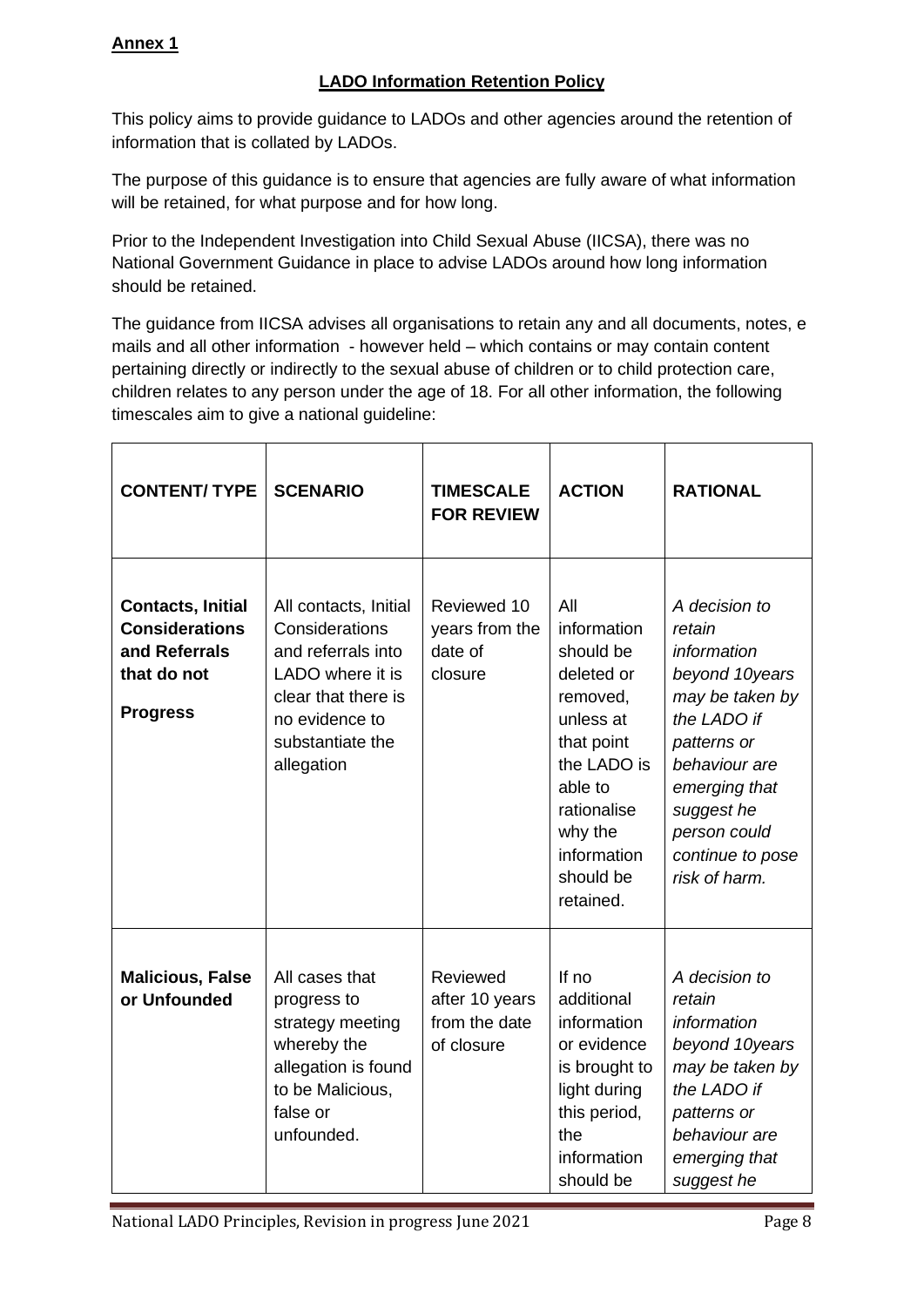|                        |                                                                                                                      |                       | deleted or<br>removed,<br>unless the<br>LADO is<br>able to<br>rationalise<br>why the<br>information<br>should be<br>retained.                                                                              | person could<br>continue to pose<br>risk of harm.                                                                                                                                                                                                                                                                                                                                                                                                                                                                                       |
|------------------------|----------------------------------------------------------------------------------------------------------------------|-----------------------|------------------------------------------------------------------------------------------------------------------------------------------------------------------------------------------------------------|-----------------------------------------------------------------------------------------------------------------------------------------------------------------------------------------------------------------------------------------------------------------------------------------------------------------------------------------------------------------------------------------------------------------------------------------------------------------------------------------------------------------------------------------|
| <b>Unsubstantiated</b> | All cases that<br>progress to<br>strategy meeting<br>whereby the<br>allegation is found<br>to be<br>unsubstantiated. | No Date for<br>review | <b>These</b><br>records<br>should be<br>retained<br>until the<br>alleged<br>perpetrator<br>reaches the<br>age on 100<br>years.<br>Following<br>this time<br>they should<br>be deleted<br>and<br>destroyed. | For cases that<br>are deemed<br>unsubstantiated<br>there is neither<br>evidence to<br>confirm or deny<br>the alleged<br>incident<br>happened and<br>therefore the risk<br>in deleting this<br>information is too<br>high information<br>sooner.<br>The decision<br>made to retain<br>records whereby<br>the outcome is<br>unsubstantiated<br>comes from the<br><b>Bichard enquiry</b><br>regarding lan<br>Huntley who had<br>a series of<br>unsubstantiated<br>allegations<br>against him that<br>presented a<br>pattern of<br>concern. |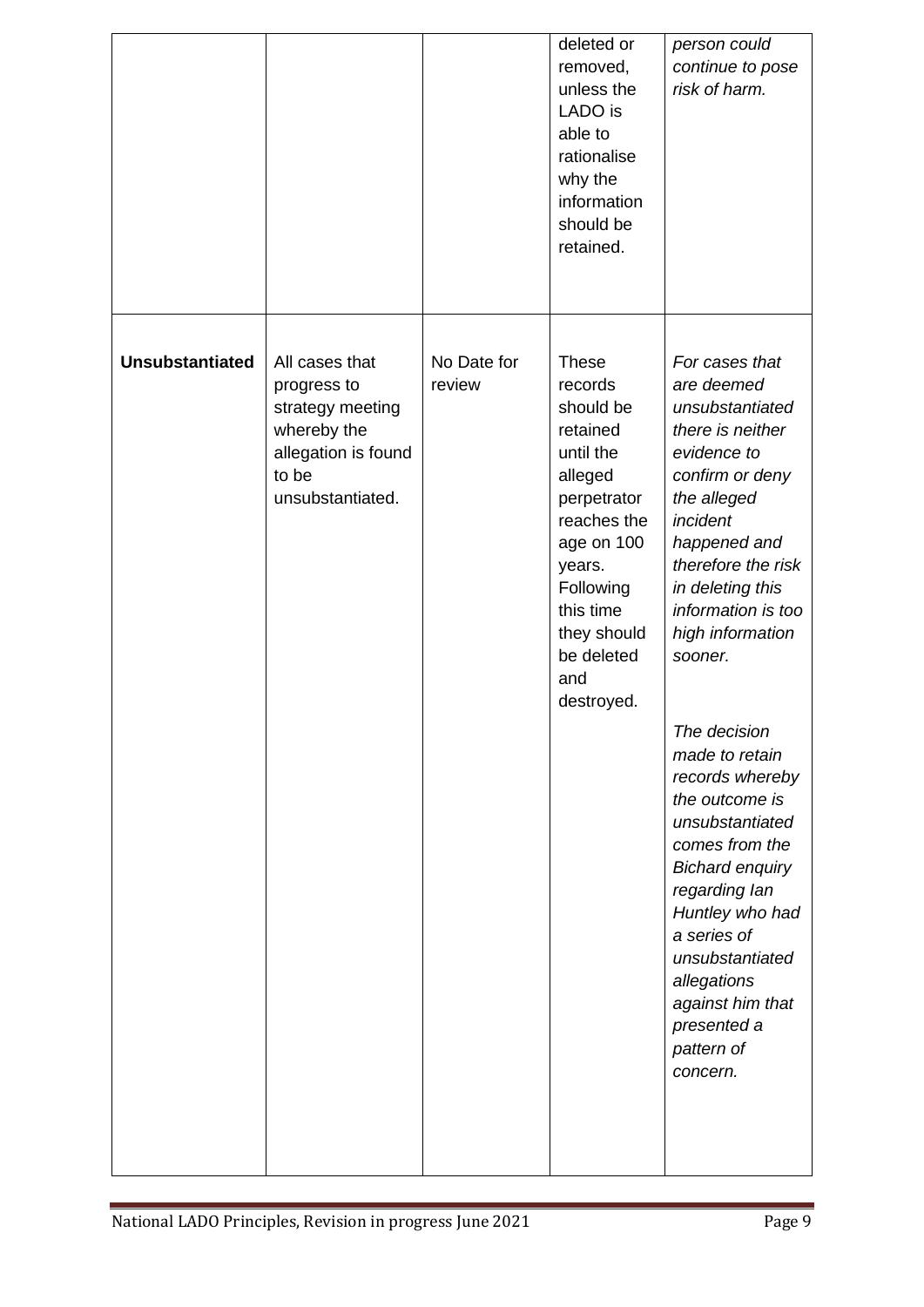| <b>Substantiated</b> | All cases that<br>progress to<br>strategy meeting<br>whereby the<br>outcome is found<br>to be<br>substantiated. | No Date for<br>review | <b>These</b><br>records<br>should be<br>retained<br>until the<br>alleged<br>perpetrator<br>reaches the<br>age of 100<br>years.<br>Following<br>this time<br>they should<br>be deleted<br>and<br>destroyed | Substantiated<br>case should not<br>be delated or<br>removed sooner<br>than this time as<br>the outcome<br>suggests the<br>person poses<br>risk of harm to<br>children and the<br>information<br>should remain.<br>This allows for<br>allegations that<br>may be made<br>once the person<br>has died per<br><b>Jimmy Savile</b><br>and Cyril Smith. |
|----------------------|-----------------------------------------------------------------------------------------------------------------|-----------------------|-----------------------------------------------------------------------------------------------------------------------------------------------------------------------------------------------------------|-----------------------------------------------------------------------------------------------------------------------------------------------------------------------------------------------------------------------------------------------------------------------------------------------------------------------------------------------------|

## **Recording dates for review**

When a case is closed by LADO a review date should be recorded 10 years for the date of closure.

For cases that are unsubstantiated & substantiated, at the time of case closure, the date at which the alleged perpetrator turns 100 years old should be recorded as the date of review.

Cases that are reviewed and a rational is provided to retain information, a new date should be recorded as to when the case should be reviewed again.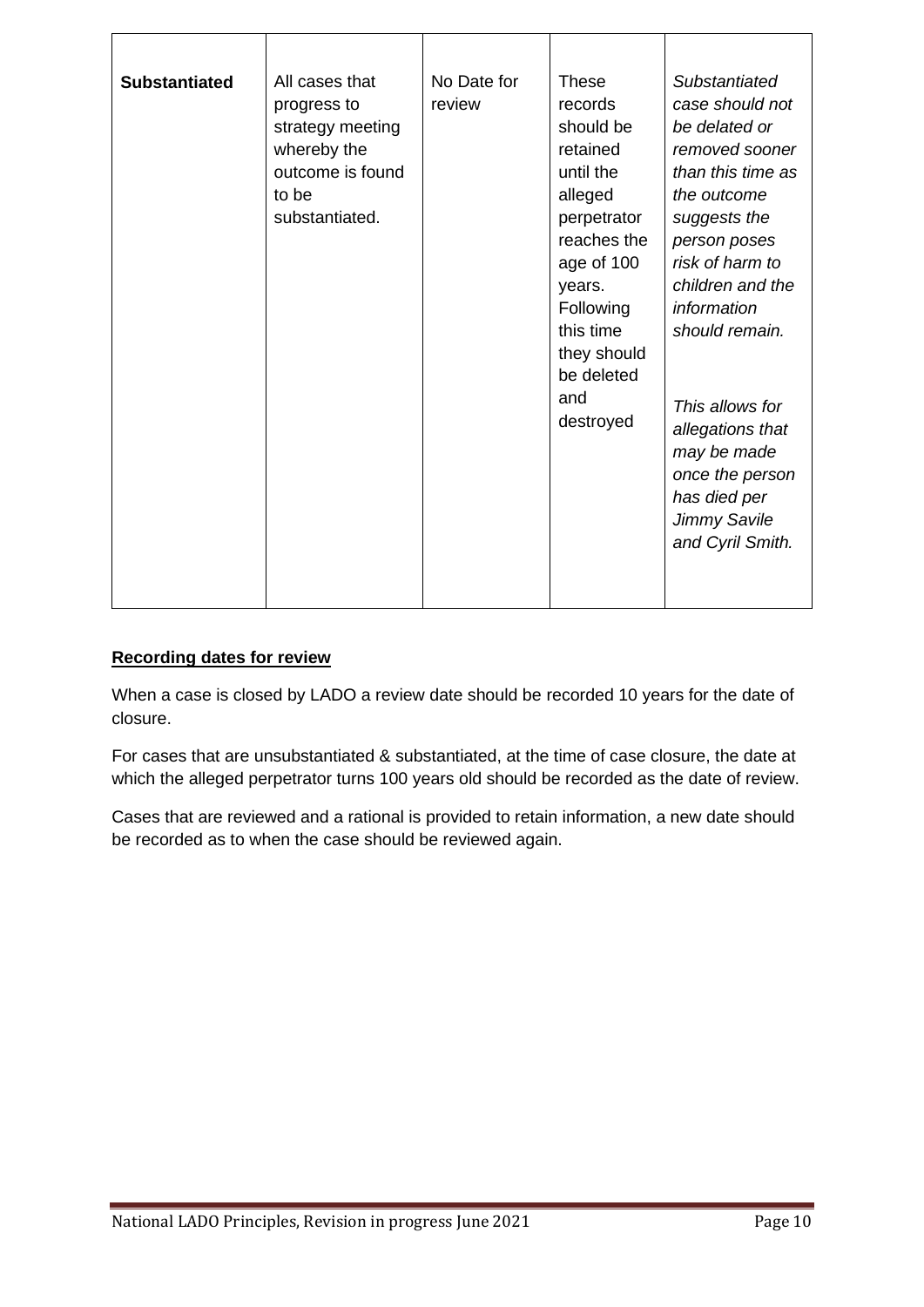## **Annex 2**

### **COMPETENCES:**

It is nationally agreed that LADO appointments should be at a senior level or agreed level with enough influence to be effective. Current practice shows that LADO appointments vary from senior managers to social work practitioner grades. There is currently no specific LADO qualification required.

Professional based competencies:

• It is now the case that new LADOs should hold a social work qualification. However current LADOs and new LADOs even with a social work qualification should have a level of professional experience of multi-agency challenge and an understanding of education, social care and police roles within safeguarding procedures.

Knowledge based competencies:

- Experience and understanding of safeguarding practice and procedures.
- An understanding of child protection law.
- An understanding of criminal law.
- An understanding of employment law.
- An understanding of child protection processes.
- A knowledge and experience of risk assessments.
- The ability to work with people.

Experience based competencies:

- A reasonable post qualification experience in services to children and families.
- The ability to chair complex meetings.
- The ability to write succinctly.
- Demonstrable resilience.
- Time management skills.
- Working under pressure.

#### Desirable:

• For those without a social work qualification to be registered with a professional body and/or qualification specific to child protection.

#### **TRAINING:**

Training available to LADOs will vary in each region. Where there is no local or regional agreement for LADO training, the following should be the minimum considered for a LADO:

- LADO to have updated child protection training regularly.
- The LADO should have access to courses and materials that enable the LADO to keep abreast of legislation changes in all agencies for example, Keeping Children Safe in Education, Prevent Duty, Female Genital Mutilation and protection of Children with Disabilities.
- Arrangements should be considered within local authorities for the LADO to receive reflective supervision.